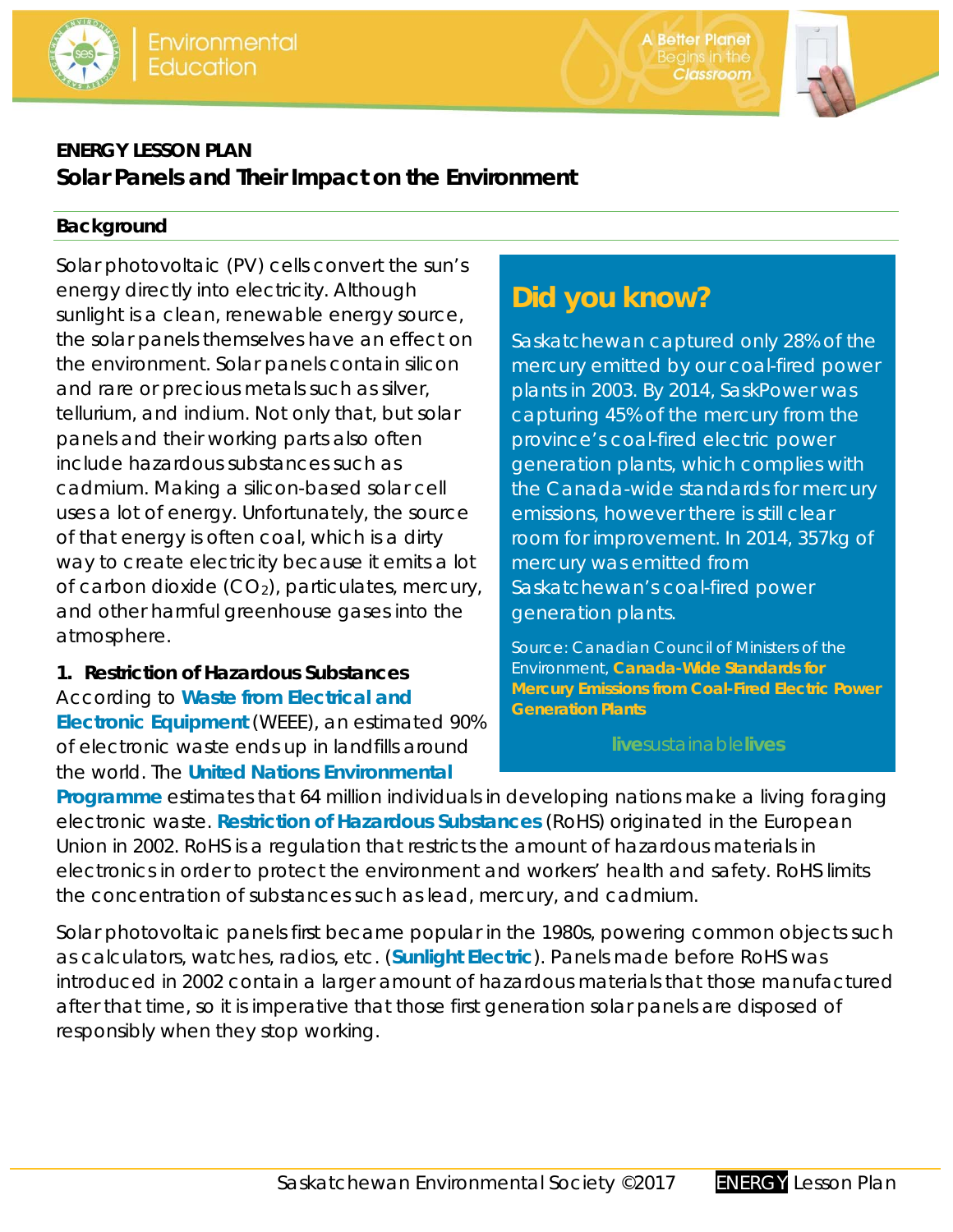



### **2. Silicon Valley Toxics Coalition**

The **Silicon Valley Toxics Coalition** (SVTC) formed in 1982 to tackle occupational illnesses and water pollution in the Silicon Valley, a global hub of electronic manufacturing facilities. Today, SVTC continues to research the effects of the production of electronics on human health and the environment. Through advocacy and awareness, SVTC has been a leader in promoting producer responsibility in the production of electronics, including the solar PV industry.

SVTC has created a way to measure sustainability in the solar industry. The **Solar Scorecard** awards points to solar PV manufacturers according to their performance in twelve different areas. Companies are ranked based on their use of chemicals, water, conflict minerals, energy, toxic metals, etc.

#### **Setting A Local Example**



The **SES Solar Co-operative Ltd.** is Saskatchewan's first renewable energy co-op. When choosing an installer, they utilize the Solar Scorecard and RoHS to help the Board of Directors compare the environmental impact of various panels.

#### **Objective**

The goal of this lesson plan is to analyze the effects of solar PV technology on the environment and human health by taking a closer look at workers' rights and the disposal of solar PV components. As consumers, we need to be both knowledgeable and responsible enough to demand environmentally, socially, and economically feasible solar panels.

#### **Procedure**

**1.** Encourage the students to research a number of media articles that focus on solar panels' environmental impact, or read one together.

#### **Suggested Readings**

- National Geographic: **How Green Are Those Solar Panels, Really?**
- The Globe and Mail: **The darker side of solar power**
- The Guardian: **Are solar panels the next e-waste?**
- Silicon Valley Toxics Coalition: **Toward a Just and Sustainable Solar Energy Industry**
- United Nations Environmental Programme: **Illegally Traded and Dumped E-Waste Worth up to \$19 Billion Annually Poses Risks to Health, Deprives Countries of Resources, Says UNEP Report**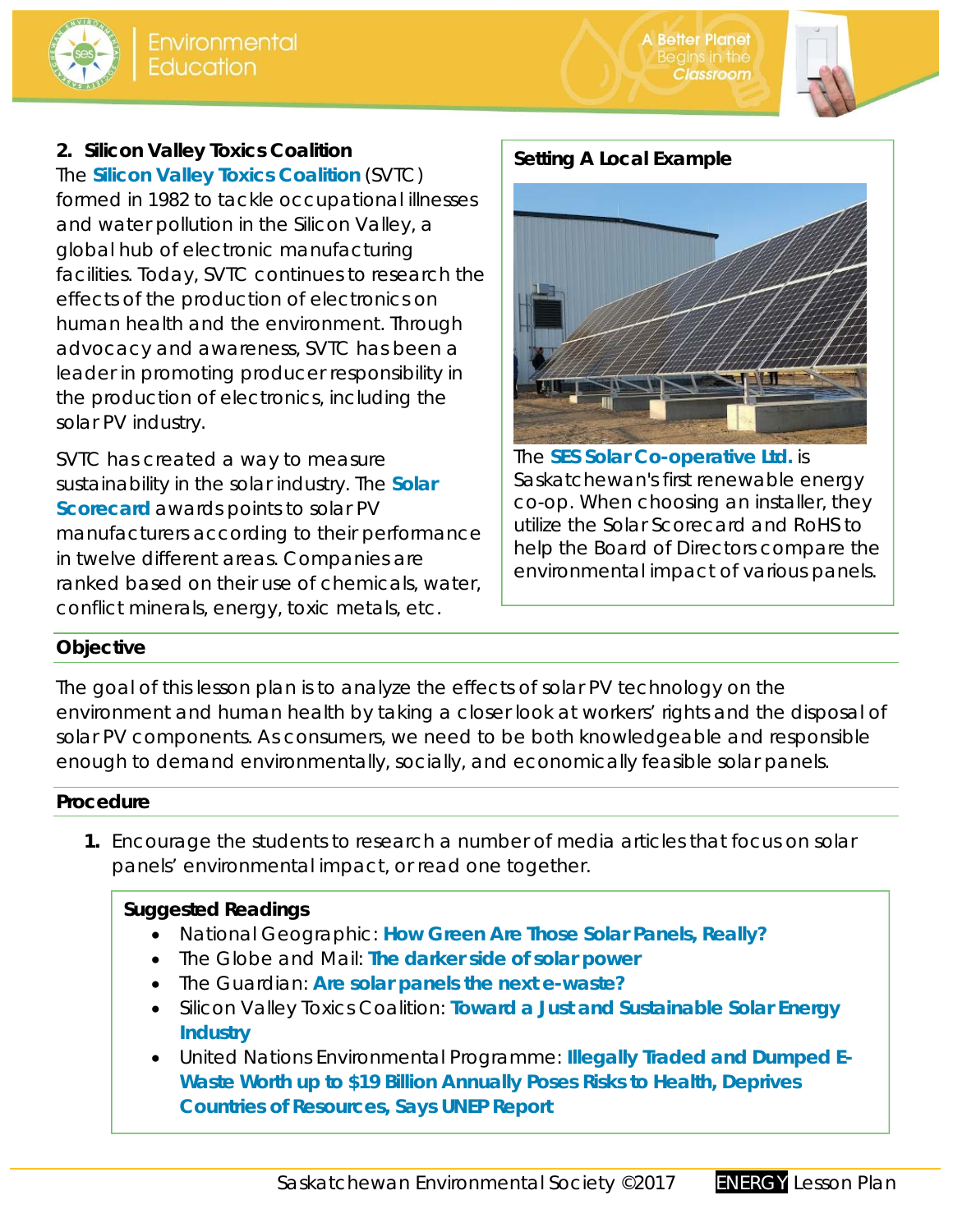



**2.** Show the students the following chart substances banned under RoHS.

| <b>Substances Restricted Under RoHS</b>              |             |              |  |  |  |  |
|------------------------------------------------------|-------------|--------------|--|--|--|--|
| Source: http://www.rohsguide.com/rohs-substances.htm |             |              |  |  |  |  |
| Lead                                                 | Pb          | < 1000 ppm   |  |  |  |  |
| Mercury                                              | Hg          | $< 100$ ppm  |  |  |  |  |
| Cadmium                                              | Cd          | $< 100$ ppm  |  |  |  |  |
| <b>Hexavalent Chromium</b>                           | CrVI        | < 1000 ppm   |  |  |  |  |
| Polybrominated Biphenyls                             | <b>PBB</b>  | $< 1000$ ppm |  |  |  |  |
| Polybrominated Diphenyl                              | <b>PBDE</b> | $< 1000$ ppm |  |  |  |  |
| <b>Ethers</b>                                        |             |              |  |  |  |  |
| Phthalates                                           | <b>DEHP</b> | < 1000 ppm   |  |  |  |  |
|                                                      | <b>BBP</b>  | $< 1000$ ppm |  |  |  |  |
|                                                      | <b>DBP</b>  | $< 1000$ ppm |  |  |  |  |
|                                                      | DIBP        | $< 1000$ ppm |  |  |  |  |

## **Did you know?**

Compact fluorescent light bulbs contain a small amount of mercury. Each swirly bulb has about 3-5mg of mercury in it. Old mercury thermometers contained about 500 mg of mercury.

Source: Environmental Health Perspectives, **Mercury: Cleanup for Broken CFLs**

**live**sustainable**lives**

**3.** Have the students research different metals used to make solar panels. Take notes about each metal using the chart (attached below).

*Resource*: **Royal Society of Chemistry's interactive periodic table**

- **4.** Divide the students into groups of four or five. Each group will represent one of the following stakeholders in the renewable energy sector:
	- **a.** A business that has twenty-five-year-old solar panels on its roof
	- **b.** A local installation company
	- **c.** A recycling company
	- **d.** SaskPower
	- **e.** A solar panel manufacturer

Explain that solar panels have a lifespan of approximately twenty-five years. This means that the first generation of solar panels are nearing the end of their life. As solar panels and their associated technology begin to stop working, it is important that they are recycled, reused and/or disposed of properly.

**5.** Read the following:

In 1998, an elderly couple installed ground-mounted solar panels on their farm. Today, the couple are 84 and 85-years-old. As their solar photovoltaic cells near the end of their lifespan, the couple is concerned about how they will dispose of the panels in a safe and responsible way.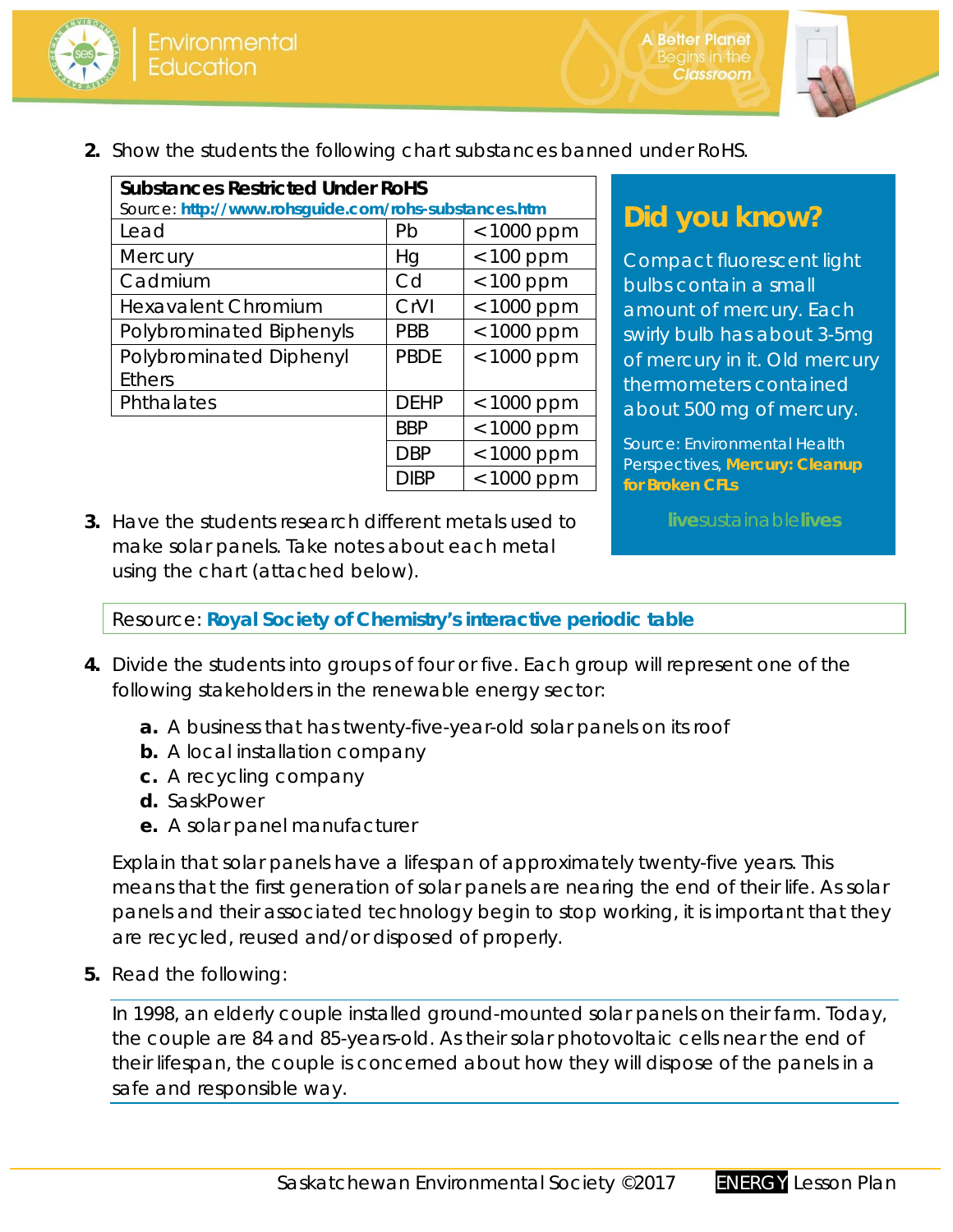



**6.** In their assigned groups, the students' task is to design a business that will ensure the proper management of retired solar photovoltaic cells in Saskatchewan. Remind the students to keep rare and precious elements in mind.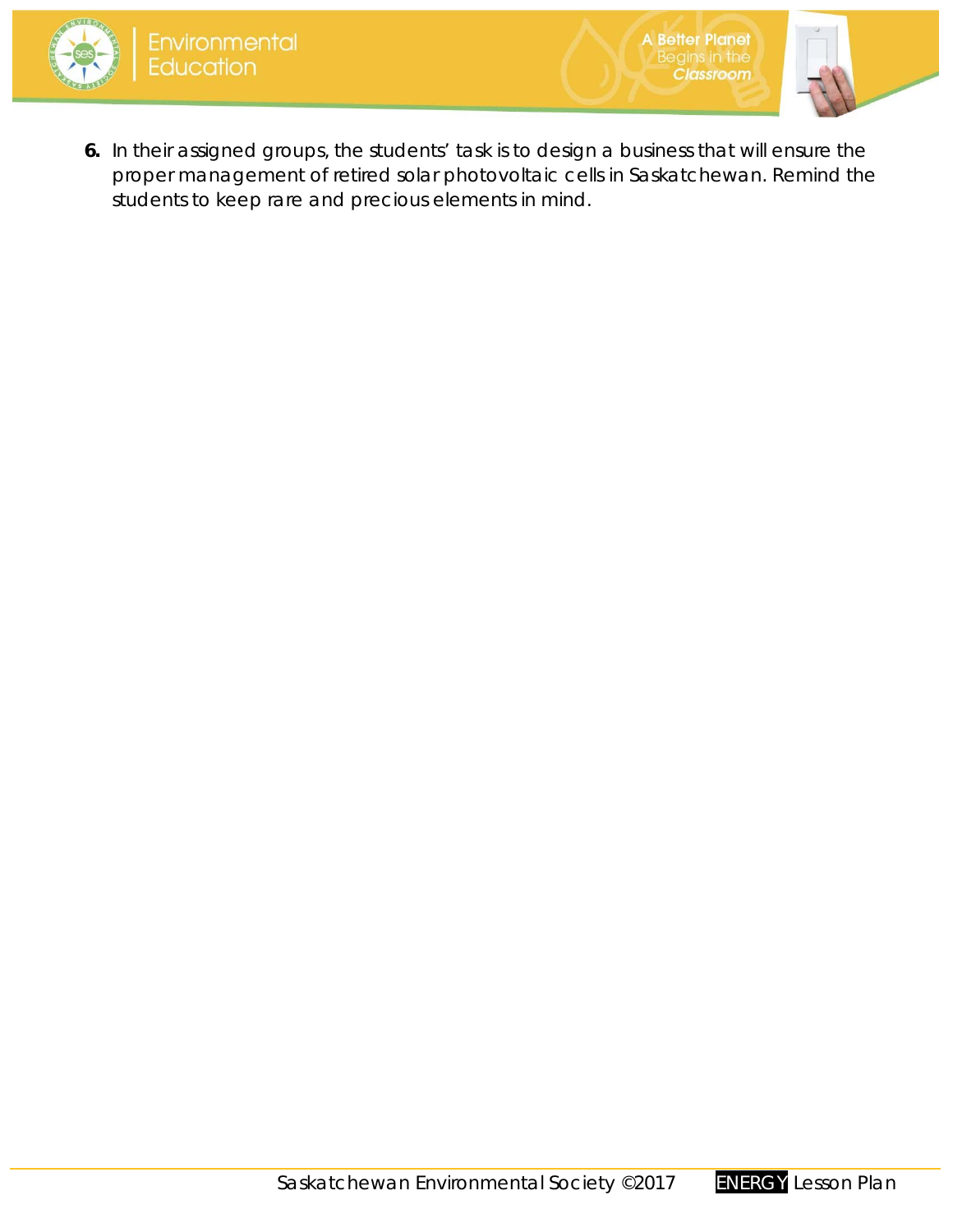



| <b>METAL</b>     | NATURAL ABUNDANCE | <b>USES</b> | <b>TOXICITY</b> | <b>VALUE</b> |
|------------------|-------------------|-------------|-----------------|--------------|
| Silver           |                   |             |                 |              |
|                  |                   |             |                 |              |
|                  |                   |             |                 |              |
|                  |                   |             |                 |              |
| Tellurium        |                   |             |                 |              |
|                  |                   |             |                 |              |
|                  |                   |             |                 |              |
|                  |                   |             |                 |              |
| Indium           |                   |             |                 |              |
|                  |                   |             |                 |              |
|                  |                   |             |                 |              |
| Indium tin oxide |                   |             |                 |              |
|                  |                   |             |                 |              |
|                  |                   |             |                 |              |
|                  |                   |             |                 |              |
|                  |                   |             |                 |              |

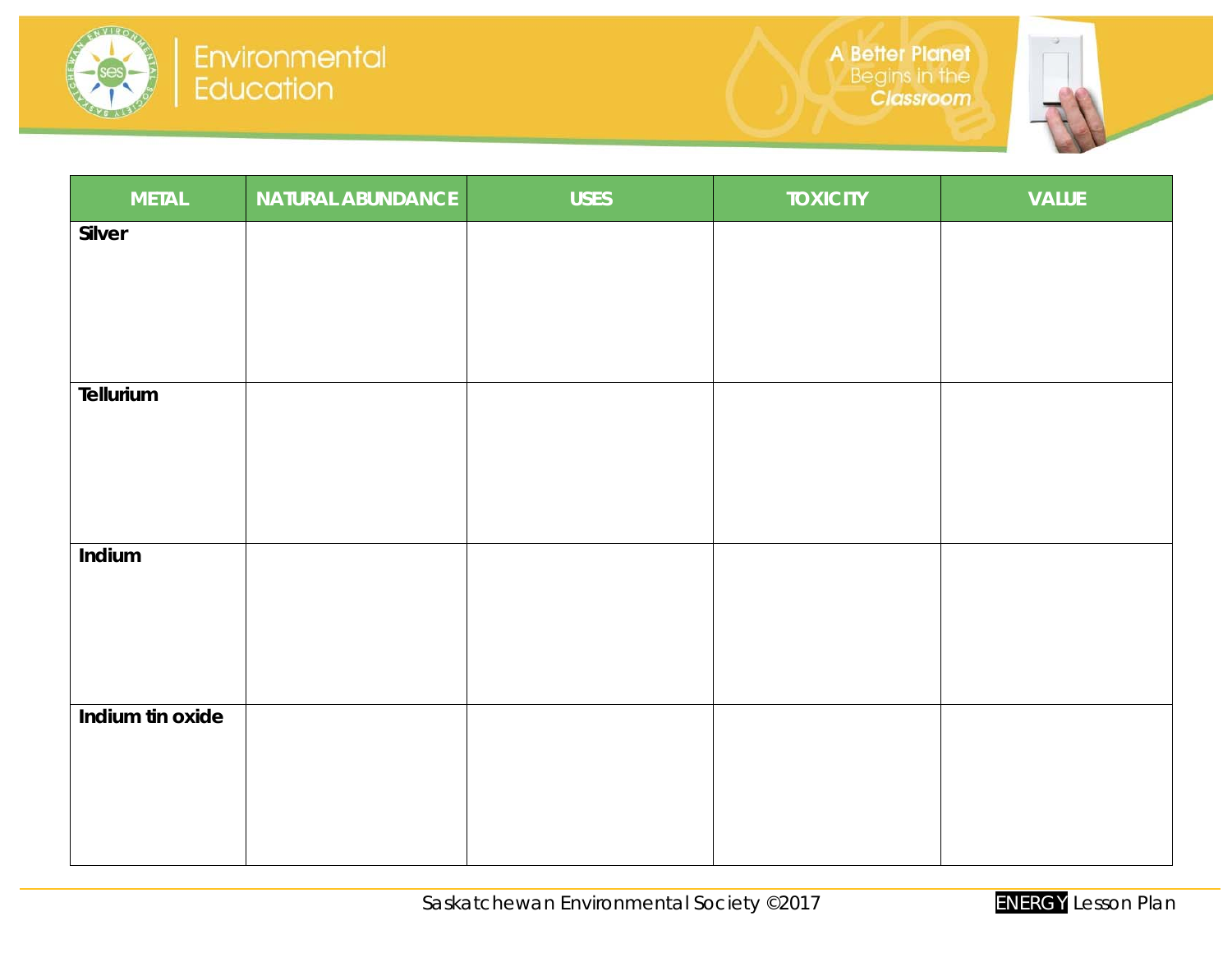



| <b>METAL</b>                      | <b>NATURAL ABUNDANCE</b> | <b>USES</b> | <b>TOXICITY</b> | <b>VALUE</b> |
|-----------------------------------|--------------------------|-------------|-----------------|--------------|
| Selenium                          |                          |             |                 |              |
|                                   |                          |             |                 |              |
|                                   |                          |             |                 |              |
|                                   |                          |             |                 |              |
| Copper indium<br>gallium selenide |                          |             |                 |              |
| $\overline{\text{CGS}}$           |                          |             |                 |              |
|                                   |                          |             |                 |              |
|                                   |                          |             |                 |              |
| Amorphous<br>silicon              |                          |             |                 |              |
|                                   |                          |             |                 |              |
|                                   |                          |             |                 |              |
|                                   |                          |             |                 |              |
| Cadmium                           |                          |             |                 |              |
|                                   |                          |             |                 |              |
|                                   |                          |             |                 |              |
|                                   |                          |             |                 |              |